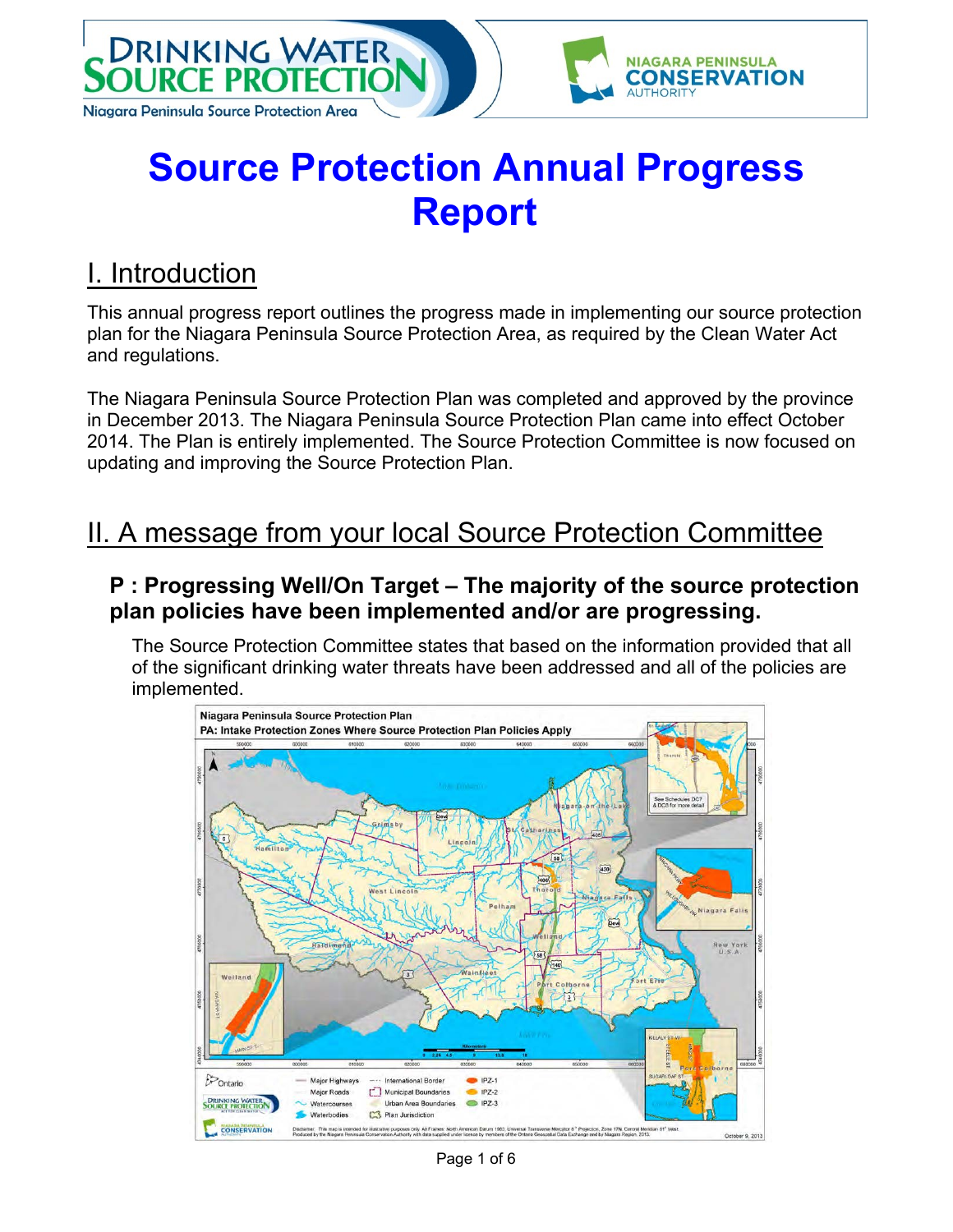## III. Our Watershed

To learn more, please read our assessment report(s) and source protection plan(s)

The Niagara Peninsula Source Protection Area overlies the same jurisdiction as the Niagara Peninsula Conservation Authority. With an area of 2,430 square kilometers and over 450,000 residents, it is comprised of three major drainage areas; Lake Ontario, Lake Erie, and Niagara River (including Welland River) drainage areas. NPCA contains over 180 watersheds within these drainage areas, and 117 kilometers of Great Lakes shoreline. NPCA is marked by several prominent physiographic features that have had a major effect on development in the area. These features include the Niagara Escarpment which runs eastwest across the peninsula, the relatively flat Haldimand Clay Plain which dominates the central portion of the watershed, the Iroquois Shore Sand Plain along Lake Ontario, the Fonthill Kame-Delta Complex which contains the highest point in the peninsula, and the Onondaga Escarpment which runs east-west across the peninsula just north of the Lake Erie shoreline and is of relatively low topographical relief.

The soils in the large central portion of the peninsula are dominated by clays, silty clays, and silty clay loams, characteristic of the Haldimand Clay Plain. Sands and sandy loams are found extensively along the Lake Ontario shoreline. Wetlands include bogs, fens, swamps, and marshes and encompassing almost 10% of the watershed.

Land uses can have a significant impact on the water quality and quantity. Approximately 64% is agricultural, and about 21% is rural wooded or natural. The remaining 15% is considered urban. The main urban centres include St. Catharines, Niagara Falls, and Welland. Urban growth is expected to be greatest along the Welland Canal corridor particularly in the southern portion of the peninsula.

There are six municipal water treatment plants with surface water intakes which supply over 80% of the population. There are no municipal wells. The six water treatment plants that supply municipal drinking water to residents are: Welland, DeCew Falls, Port Colborne, Niagara Falls, Grimsby and Rosehill (Fort Erie). Only Grimsby is on Lake Ontario, the remainder are on Lake Erie or a connecting channel (Welland Canal or Niagara River).

Vulnerable areas known as Intake Protection Zones (IPZs) were delineated around each municipal water treatment plant intake. The source protection program focused on drinking water threats within these IPZs. Existing and potential future threats within these IPZs were ranked and significant threats identified for policy action under the Source Protection Plan. The Source Protection Committee chose also to include transportation, storage and handling of diesel and gasoline along the Welland Canal as significant drinking water threats requiring addressing under the Source Protection Plan.

The Source Protection Plan contains policies to address significant drinking water threats for four water treatment plants, Welland, DeCew Falls, Port Colborne and Niagara Falls. No significant drinking water threats were determined for Grimsby or Rosehill (Fort Erie).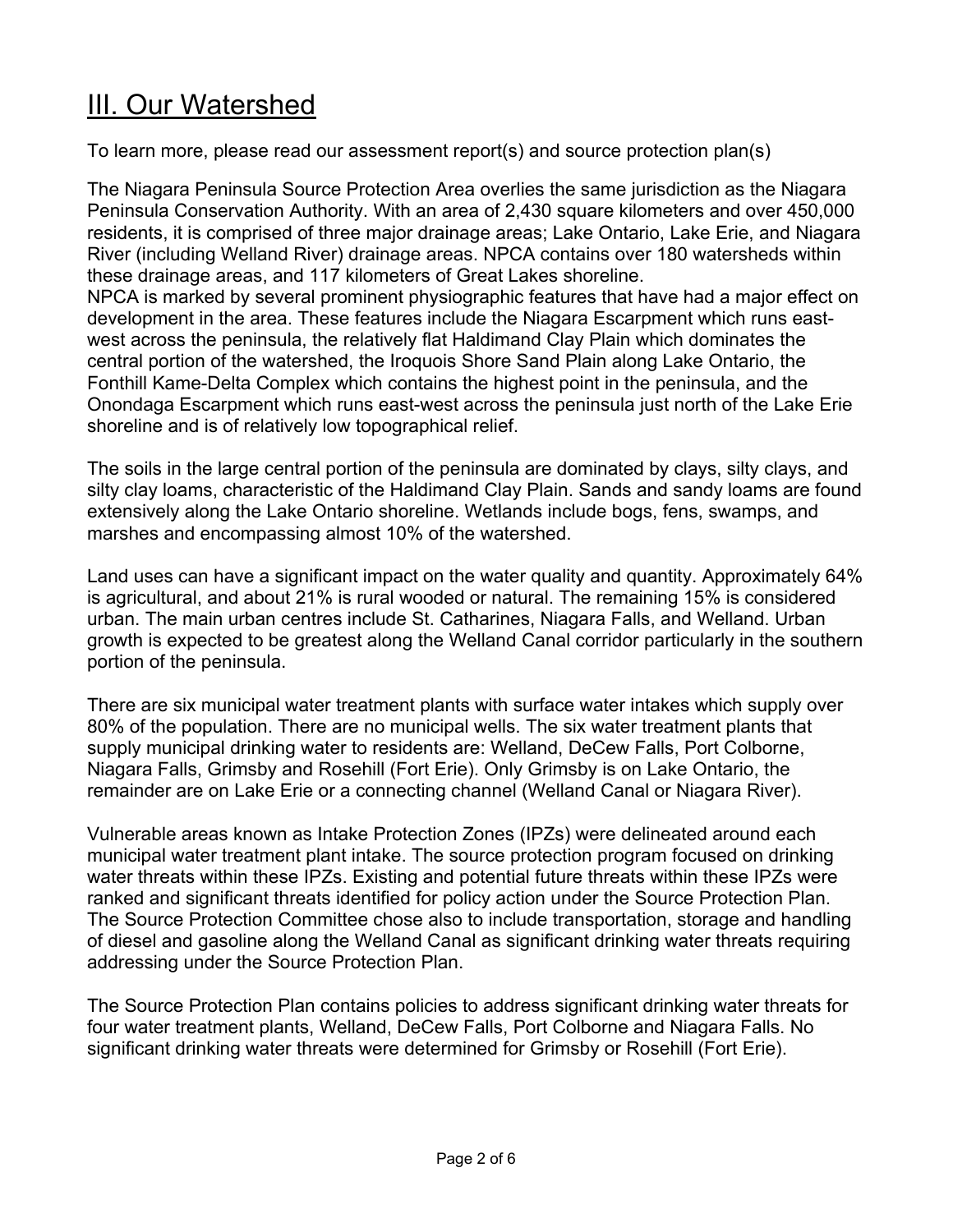## IV. At a Glance: Progress on Source Protection Plan Implementation

#### 1. Source Protection Plan Policies

P : Progressing Well/On Target

All of the policies (100%) that address significant drinking water threats have been implemented in accordance with the time lines set out in our source protection plan.

## 2. Municipal Progress: Addressing Risks on the Ground

There are a total of three (3) lower tier municipalities and one (1) upper-tier municipality in the source protection area that have vulnerable areas where significant drinking water threats apply. All three (3) of the lower tier municipalities (City of Thorold, City of Port Colborne, and City of Niagara Falls) have completed their Official Plan and Zoning By-law conformity exercises. The upper-tier municipality (Regional Municipality of Niagara) has also updated their Official Plan conformity exercise, however, the upper-tier municipality has no Zoning By-laws.

#### 3. Septic Inspections

Not applicable to our source protection area.

#### 4. Risk Management Plans

P : - Progressing Well/On Target

Since 2016, the Risk Management Official was able to dismiss 9 of the 24 potentially significant drinking water threats in the vicinity of the DeCew Falls IPZs identified in the Assessment Report. The remaining 15 significant drinking water threats are being managed under the required risk management plans.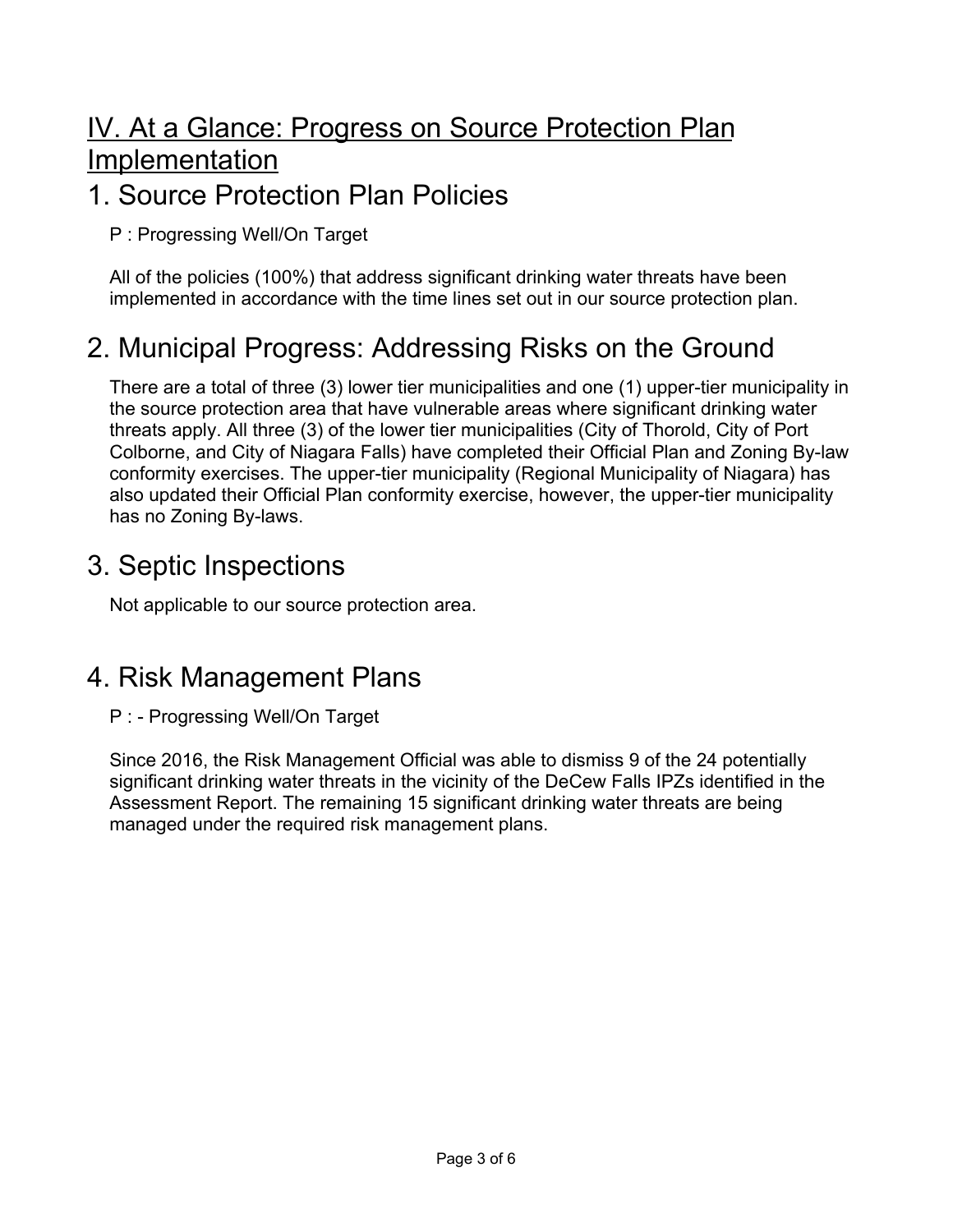## 5. Provincial Progress: Addressing Risks on the Ground

Several Ministries in Ontario are reviewing applications for new or amended and previously issued provincial approvals (e.g., Environmental Compliance Approvals issued under the Environmental Protection Act) where they have been identified as a tool in our plan to address activities that pose a significant risk to source water. The provincial approvals are either being issued, denied, amended, or revoked, where necessary to conform with plan policies in Niagara. The original policies written in Niagara provided a timeline of 3 years to complete the review and make any necessary changes to previously issued approvals. Any new or amended provincial approvals need to adhere to the Source Protection Plan policies since it took effect in October 2014. 100% of previously issued provincial approvals in the Niagara Peninsula Source Protection Area have been reviewed. In 2021, there we no new prescribed instruments which needed review.

### 6. Source Protection Awareness and Change in Behaviour

Twenty-three (23) drinking water protection zone signs have been installed in our source protection area along municipal and regional roads that are in close proximity to intake protection zones. Community engagement and outreach continue to have a positive impact in our source protection region through programs like Yellow Fish Road™ and the Children's Water Festival.

Other positive impacts include the consideration that is given to vulnerable areas within the Niagara Peninsula Source Protection Area including Intake Protection Zones and Highly Vulnerable Aquifers.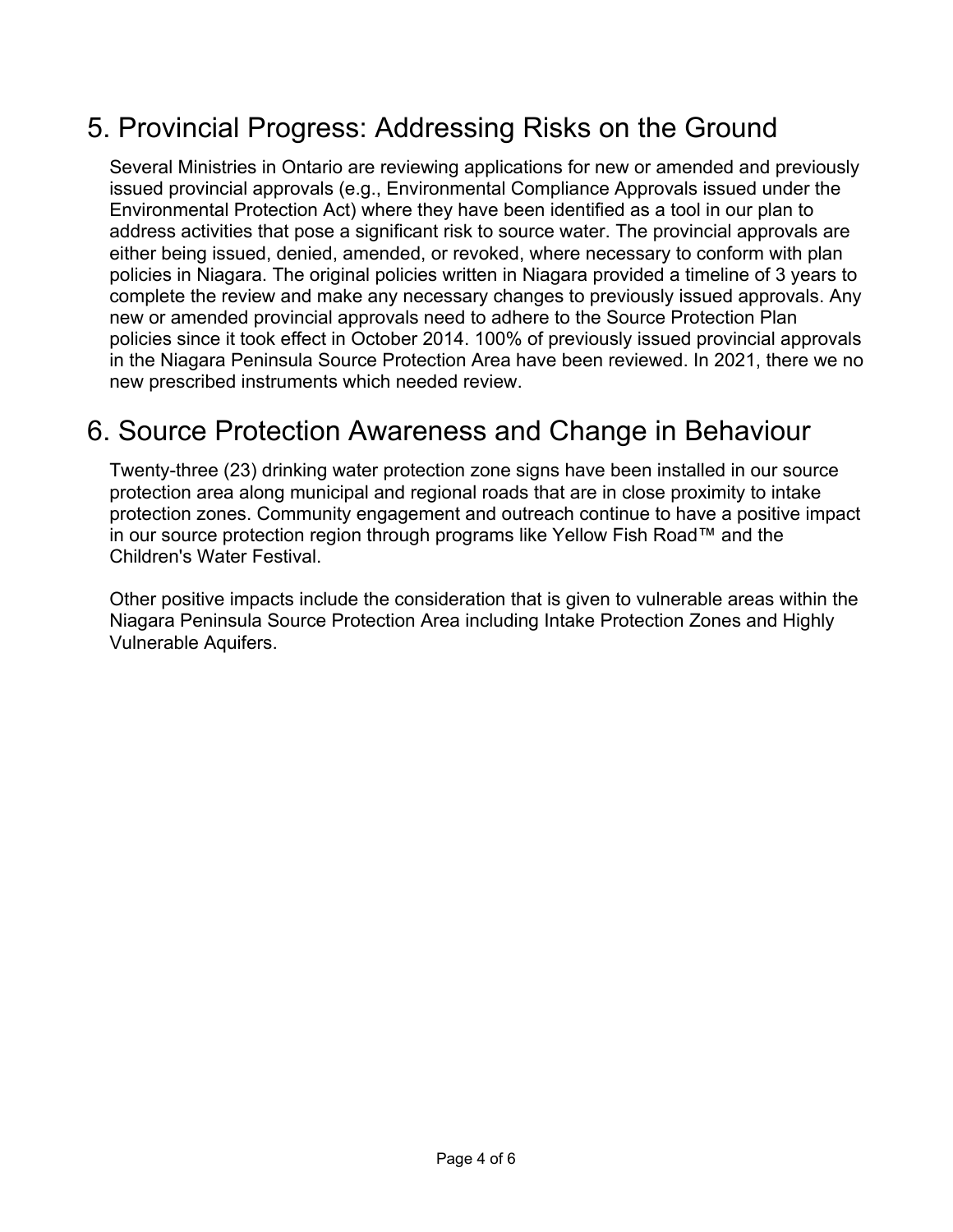## 7. Source Protection Plan Policies: Summary of Delays

Not applicable to our source protection area.